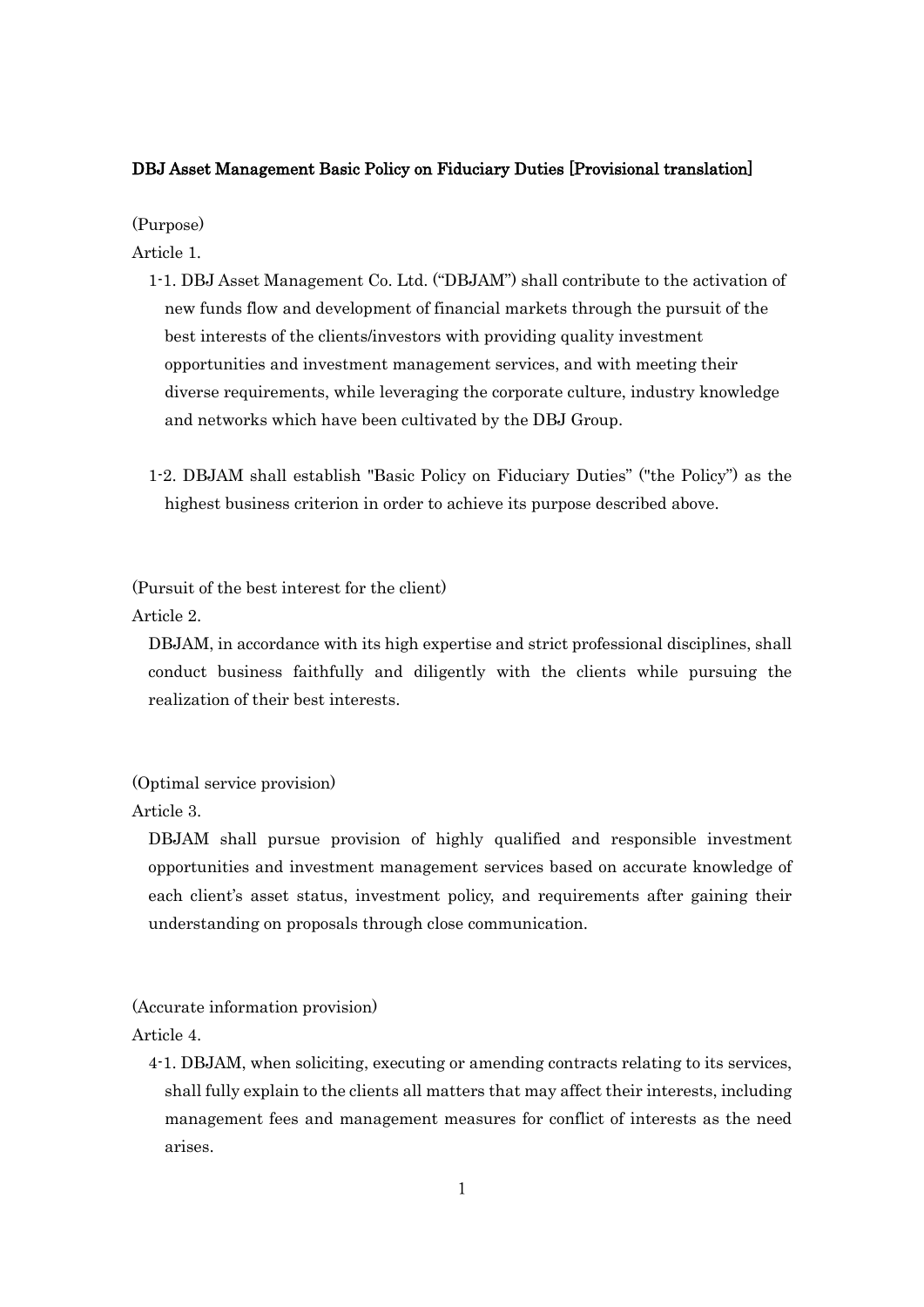4-2. DBJAM, meeting to the request of the client, shall provide management reports and other information in appropriate and considerate manner.

(Fair service provision)

Article 5.

- 5-1. DBJAM shall provide its services fairly to all clients.
- 5-2. The fees which DBJAM offers shall be fair, fitting and proper for the service DBJAM provides, and shall be fully accountable for the clients.

(Effective management for conflict of interests)

Article 6.

- 6-1. DBJAM shall establish an effective management system for conflict of interests, including consideration of potential conflicts between DBJAM and other group companies, in order to avoid harming clients' interests unfairly.
- 6-2. DBJAM shall create the policy on conflict of interest management as part of the management system described above.

(Stewardship responsibility)

Article 7.

- 7-1. DBJAM, from the perspective of maintaining profound knowledge about investment targets and risk-return optimization to maximize profits, shall integrate environmental, social, and governance ("ESG") elements into investment processes such as investment decisions and monitoring. DBJAM, in order to pursue long-lasting expansion of the clients' investment profit, shall not only understand the status of investees, but also engage with investees appropriately and actively to urge them to improve and develop their business activities toward the sustainable growth.
- 7-2. DBJAM, based on each client's requirements, shall further develop the endeavors described above and contribute to the establishment of a sustainable society.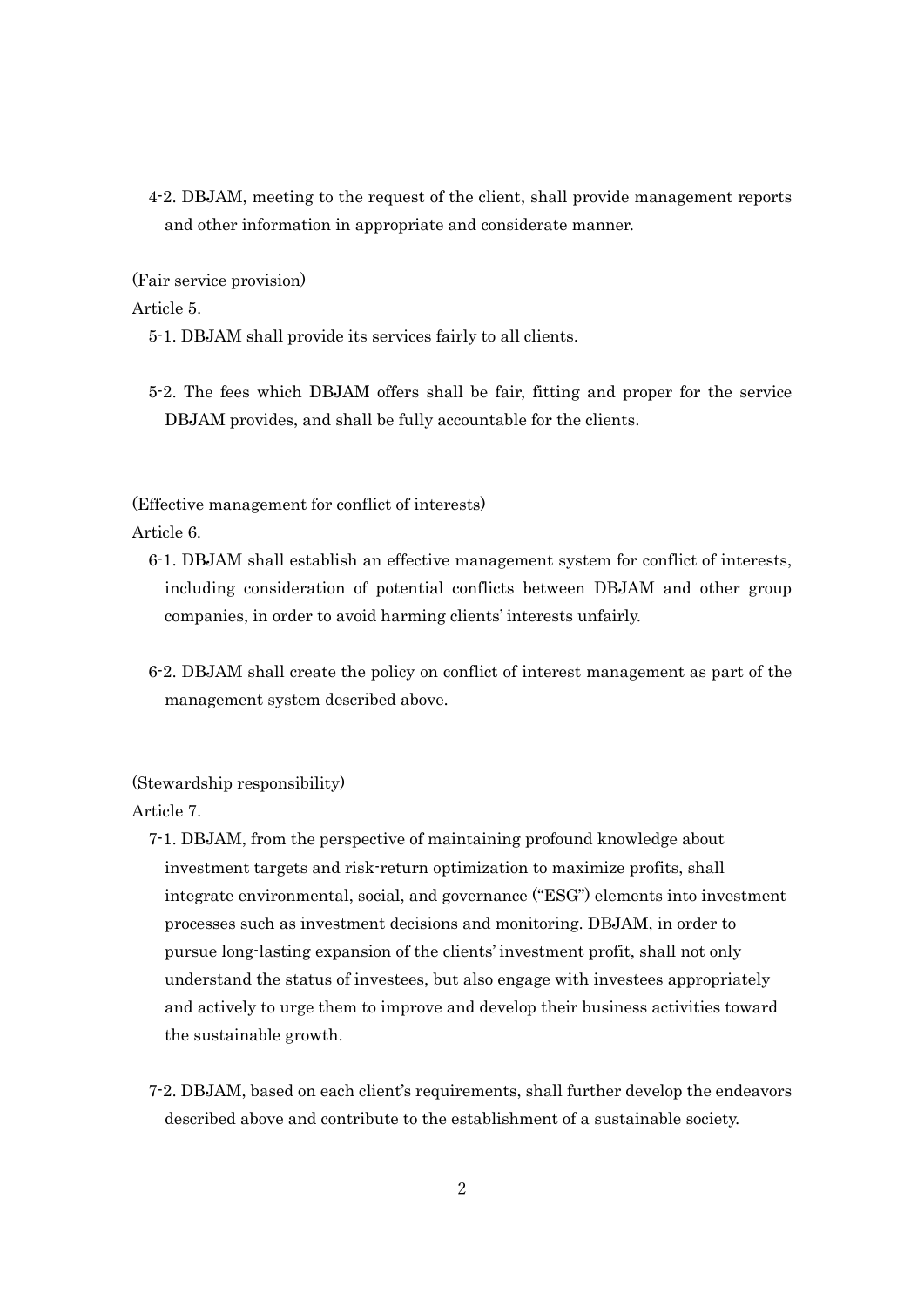(Discipline and motivation of employees) Article 8.

- 8-1. DBJAM, when selecting and hiring officers and employees, shall appropriately evaluate whether the person is highly motivated, and ability to contribute toward the achievement of objectives in accordance with the Policy.
- 8-2. DBJAM shall establish an appropriate system for personnel and performance evaluation which shall be designed to align with the interests of the clients, particularly with the core criterion of contributing to the realization of the best interests for the clients.
- 8-3. DBJAM shall train officers and employees as professionals who hold expertise of high-standard and strict professional disciplines, and appropriately provide training and other opportunities for self-development.
- 8-4. DBJAM shall improve the internal system and work environment so that officers and employees can contribute and perform their roles in line with the purpose of the Policy.

(Establishment of proper internal system) Article 9.

DBJAM shall properly develop internal rules and other necessary internal systems to ensure the realization of its purpose and the proper implementation of the Policy.

(Establishment of the corporate culture)

Article 10.

DBJAM shall continue ever-lasting endeavors to elevate the norms described in the Policy to the established corporate culture.

(Disclosure of the Policy)

Article 11.

11-1. DBJAM shall disclose the Policy and publicize the implementation status of each business year in an appropriate manner.